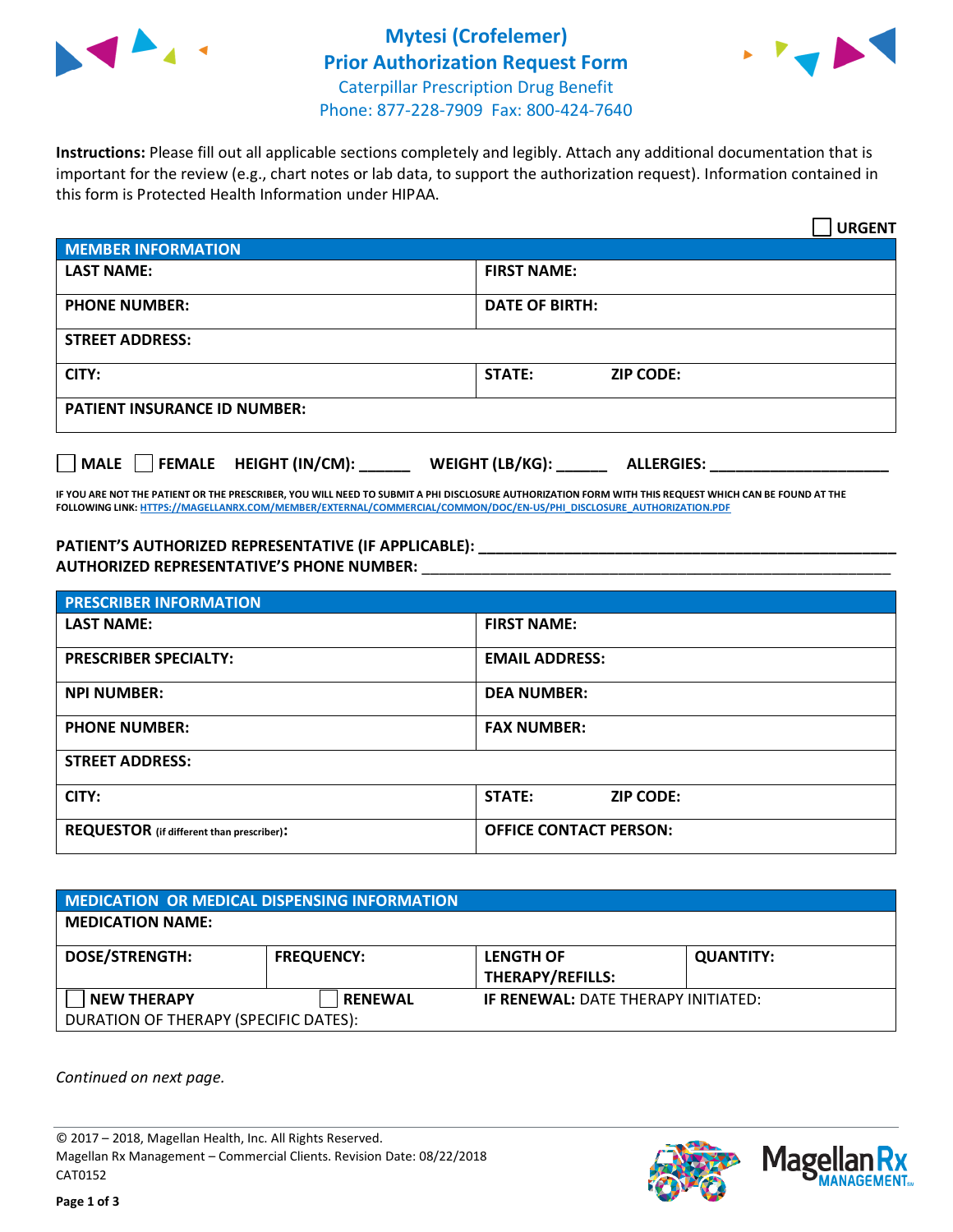



| <b>MEMBER'S LAST NAME:</b>                                                                                                                                                          | <b>MEMBER'S FIRST NAME:</b>                                                                                                                                                                                                                                                                                                                                                                                                                            |                                                       |  |  |
|-------------------------------------------------------------------------------------------------------------------------------------------------------------------------------------|--------------------------------------------------------------------------------------------------------------------------------------------------------------------------------------------------------------------------------------------------------------------------------------------------------------------------------------------------------------------------------------------------------------------------------------------------------|-------------------------------------------------------|--|--|
|                                                                                                                                                                                     | 1. HAS THE PATIENT TRIED ANY OTHER MEDICATIONS FOR THIS CONDITION?                                                                                                                                                                                                                                                                                                                                                                                     | YES (if yes, complete below)<br><b>NO</b>             |  |  |
| <b>MEDICATION/THERAPY (SPECIFY</b><br>DRUG NAME AND DOSAGE):                                                                                                                        | <b>DURATION OF THERAPY (SPECIFY</b><br>DATES):                                                                                                                                                                                                                                                                                                                                                                                                         | <b>RESPONSE/REASON FOR</b><br><b>FAILURE/ALLERGY:</b> |  |  |
| <b>2. LIST DIAGNOSES:</b>                                                                                                                                                           |                                                                                                                                                                                                                                                                                                                                                                                                                                                        | <b>ICD-10:</b>                                        |  |  |
|                                                                                                                                                                                     |                                                                                                                                                                                                                                                                                                                                                                                                                                                        |                                                       |  |  |
| PRIOR AUTHORIZATION.<br><b>Clinical information:</b>                                                                                                                                | 3. REQUIRED CLINICAL INFORMATION: PLEASE PROVIDE ALL RELEVANT CLINICAL INFORMATION TO SUPPORT A                                                                                                                                                                                                                                                                                                                                                        |                                                       |  |  |
| Has infectious diarrhea been ruled out? □ Yes □ No<br><b>Provide documentation</b>                                                                                                  |                                                                                                                                                                                                                                                                                                                                                                                                                                                        |                                                       |  |  |
| Does the patient have a diagnosis of HIV/AIDS? $\Box$ Yes $\Box$ No                                                                                                                 |                                                                                                                                                                                                                                                                                                                                                                                                                                                        |                                                       |  |  |
| Is the patient receiving anti-retroviral therapy? $\Box$ Yes $\Box$ No                                                                                                              |                                                                                                                                                                                                                                                                                                                                                                                                                                                        |                                                       |  |  |
| Has the patient recently tried and failed at least one anti-diarrheal medication (e.g., loperamide or<br>atropine/diphenoxylate, etc.)? □ Yes □ No<br>Please provide documentation. |                                                                                                                                                                                                                                                                                                                                                                                                                                                        |                                                       |  |  |
| <b>Reauthorization:</b><br>If this is a reauthorization request, answer the following question:<br>movements per week? $\square$ Yes $\square$ No                                   | Has the patient's diarrhea while on Mytesi, and off all other anti-diarrheals, been limited to 0 to 2 watery bowel                                                                                                                                                                                                                                                                                                                                     |                                                       |  |  |
| Are there any other comments, diagnoses, symptoms, medications tried or failed, and/or any other information the<br>physician feels is important to this review?                    |                                                                                                                                                                                                                                                                                                                                                                                                                                                        |                                                       |  |  |
|                                                                                                                                                                                     |                                                                                                                                                                                                                                                                                                                                                                                                                                                        |                                                       |  |  |
| information is received.                                                                                                                                                            | Please note: Not all drugs/diagnosis are covered on all plans. This request may be denied unless all required                                                                                                                                                                                                                                                                                                                                          |                                                       |  |  |
| ATTESTATION: I attest the information provided is true and accurate to the best of my knowledge. I understand that                                                                  |                                                                                                                                                                                                                                                                                                                                                                                                                                                        |                                                       |  |  |
|                                                                                                                                                                                     | the Health Plan, insurer, Medical Group or its designees may perform a routine audit and request the medical<br>information necessary to verify the accuracy of the information reported on this form.                                                                                                                                                                                                                                                 |                                                       |  |  |
| Prescriber Signature or Electronic I.D. Verification:                                                                                                                               |                                                                                                                                                                                                                                                                                                                                                                                                                                                        | Date:                                                 |  |  |
| and arrange for the return or destruction of these documents.                                                                                                                       | CONFIDENTIALITY NOTICE: The documents accompanying this transmission contain confidential health information that is legally privileged. If<br>you are not the intended recipient, you are hereby notified that any disclosure, copying, distribution, or action taken in reliance on the contents<br>of these documents is strictly prohibited. If you have received this information in error, please notify the sender immediately (via return FAX) |                                                       |  |  |
|                                                                                                                                                                                     |                                                                                                                                                                                                                                                                                                                                                                                                                                                        |                                                       |  |  |
| © 2017 - 2018, Magellan Health, Inc. All Rights Reserved.                                                                                                                           |                                                                                                                                                                                                                                                                                                                                                                                                                                                        |                                                       |  |  |

CAT0152

Magellan Rx Management – Commercial Clients. Revision Date: 08/22/2018



Mage

**an Rx<br><sup>NAGEMENT...**</sup>